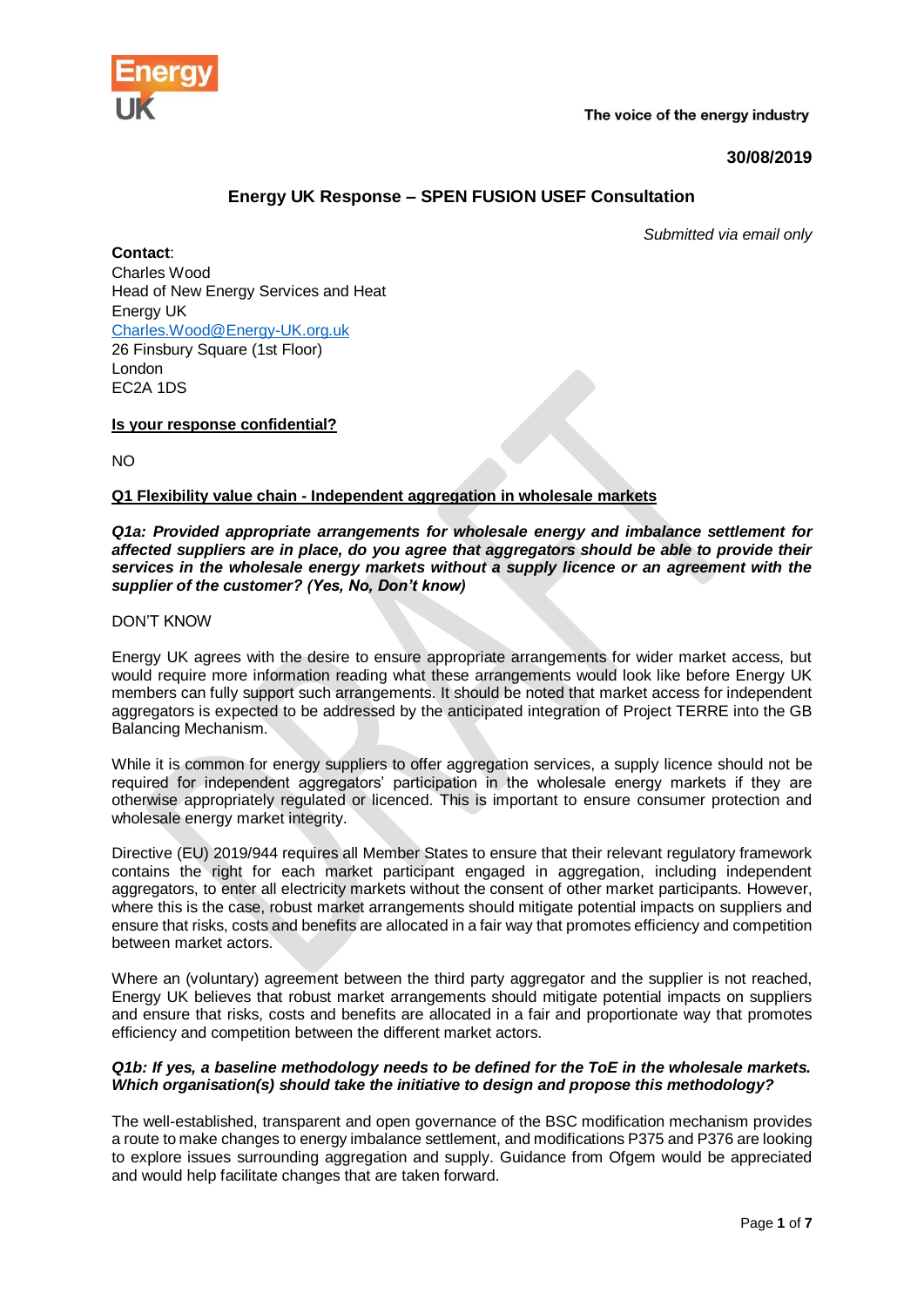

If a wider mechanism is developed, this would be complex and require a significant amount of regulatory resource. In this circumstance, Ofgem would need to set out the intended outcomes and scope of the methodology and consult upon options before implementing. It would be vital in that instance that the methodology be developed with the agreement of all sections of industry in a neutral and open forum.

# **Q2 Market Organisation - Congestion point repository**

#### *Q2a: Should there be a standardised publication of congestion points and associated connections, flexible assets and active aggregators, which market participants have access to? (Yes, No, Don't know)*

### DON'T KNOW

Energy UK supports a standardised publication of congestion points and associated connections, as such information can aid investment decisions and promote competition in markets. However, we would note concerns about the granularity of information requested regarding flexible assets. Commercially sensitive, personal, or confidential information would be included in the information shared regarding flexible assets, and as such sharing this information with all market participants would be inappropriate at best and illegal at worst.

The proposed standardisation should abide by the Energy Data Taskforce approach to data sharing, in which a series of levels of openness are defined based on any commercial, legal, or security concerns regarding the data. It would be useful for participants to know how much flexible resource is available in any given area to inform investment decisions, but this should not be so granular that it depicts the technology, specific location, or ownership of either those assets or the property at which they are located.

*Q2b: If yes, do you think this should be a regulated entity (e.g. operating under licence, and regulated by Ofgem)? (Yes, No, Don't know, N/A)*

### **YFS**

Rather than creating a separate regulated entity, introducing an additional condition in the ESO's Licence and in the Electricity Distribution Licence obligating the relevant parties to provide such information in a consistent way seems more efficient. It may be beneficial in this instance for a single entity to be given responsibility for hosting standardised information from across all resources in a single location.

### **Q3 Market Organisation - Central data hub**

*Q3a: Do you agree that there should be a central data hub to record flexibility volumes and transactions to allow consistent settlement of flexibility and create transparency? (Yes, No, Don't know)*

YES

This seems a sensible recommendation that could reduce complexity. More transparency and standardisation of existing processes and requirements on regulated entities would be welcome. It should be noted that flexibility volumes can be recorded and published using existing means such as the Monthly Balancing Services Summary (MBSS) and the Balancing Mechanism Reporting Service (BMRS). The BMRS provides a large amount data on volumes already and could be enhanced in the future.

*Q3b: If yes, do you think this should be a regulated entity (e.g. operating under licence and regulated by Ofgem)? (Yes, No, Don't know, N/A)*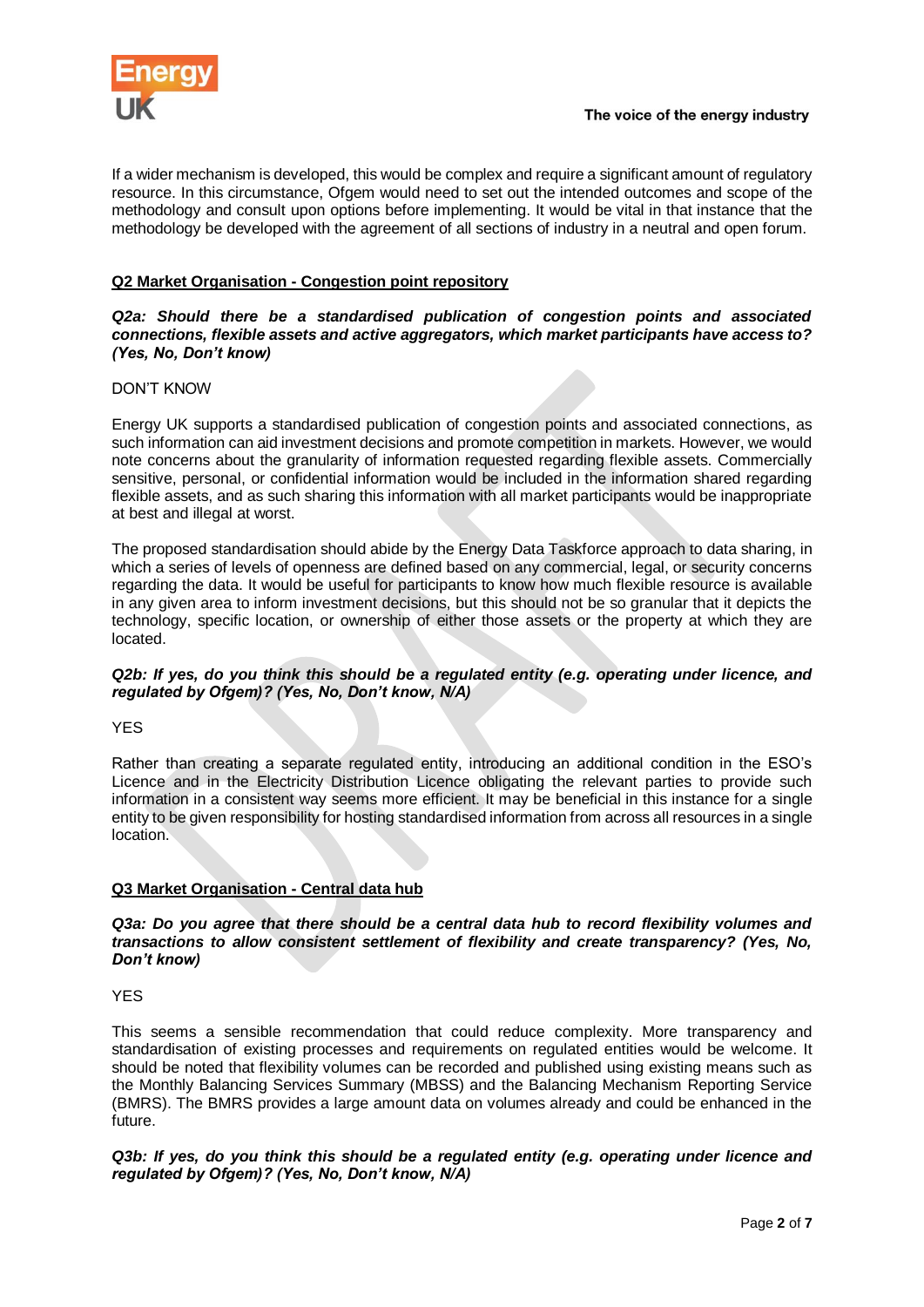

### NO

Again it is important that existing regulated entities improve their transparency and reporting into a central hub, rather than a new entity being created. It will also be more efficient to optimise existing industry resources including ELEXON settlement systems to process and publish information and existing ESO and DNO resources.

### **Q4 Market Organisation – Constraint management service provider**

#### *Q4a: Would it be beneficial to formalise the responsibilities and the role of the constraint management service provider (CMSP) similarly to the BSP role? (Yes, No, Don't know)*

### DON'T KNOW

It is vital that requirements for participating in constraint management markets do not constrict the market or act as another barrier to entry for those who could provide constraint management services.

At a transmission level, constraint management is often intertwined with energy balancing. Providers of flexibility to DSOs will most often also be balancing service providers. It is therefore not clear at this stage whether creating a separate CMSP role would be appropriate. As a first step, distribution system operations surrounding constraint management should, in cooperation with industry, the ESO and any other interested parties, be harmonised around a framework for the provision of constraint management services. It is important to ensure that distribution level actions are properly integrated into balancing and settlement arrangements.

### *Q4b: If yes, what kind of responsibilities should be defined for the CMSP role?*

The responsibilities set out would need to be defined in an open consultation process. If a separate CMSP role is deemed necessary, then its responsibilities should align with the responsibilities set out for BSP actors as closely as possible in order to simplify the process of offering both balancing and constraint management services with the same resources.

### **Q5 Market Design - Operating regimes**

*Q5a: Do you think that there is need to create transparency on network limitations that restrict the free trade of flexibility services by market participants? (Yes, No, Don't know)*

YES

*Q5b: If yes, do you think that USEF's Operating Regimes are a feasible solution for this issue? (Yes, No, Don't know, N/A)* 

**YFS** 

*Q5c: Do you think that clear rules should be defined to regulate when DSOs move from one state to the other? (Yes, No, Don't know)*

**YFS** 

The merit order must focus on market solutions wherever possible, with requirements on all SO parties to actively search for market solutions before resorting to their own resources. This should include requirements for SOs to run tenders and create transparent processes to ensure the market is given frequent opportunities to address the issue.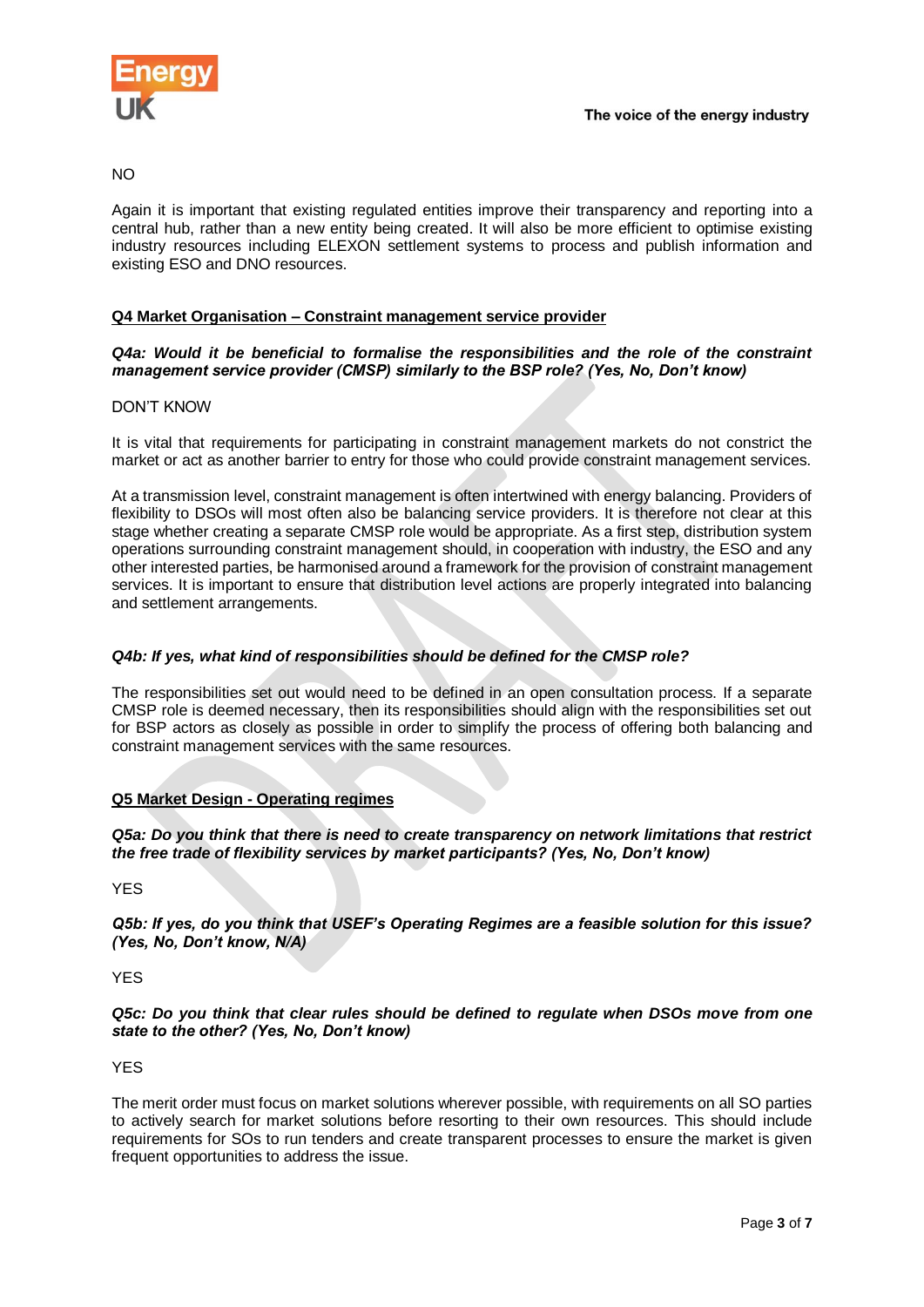

The requirements defining the ability of an SO to move into the next 'regime' should be set out in advance, including contracts set out for market participants to support the SO in much the same way as Black Start contracts. There should also be defined incentives for remaining in regimes with no market restrictions, as well as punitive measures set out for when an SO moves into another regime without evidence of need.

The decision to move to the next 'regime' should be coordinated by the ESO wherever possible, as flexibility providers must retain the ability to freely choose where to sell their services, providing that the system is not jeopardised. Where the system is at risk, national requirements should continue to be prioritised over local constraints, given the wider impacts of a national event over a localised constraint.

# **Q6 Market Design - Information exchange**

*Q6a: Do you think that further coordination of flexibility deployment between suppliers/aggregators and the ESO/DSOs is needed to facilitate efficient and reliable flexibility markets? (Yes, No, Don't know)*

YES

The core focus of increased coordination should be to ensure that the ESO and DSO have visibility of each other's intended operations, as well as visibility being improved across any geographical borders between DSO bodies. As long as effective market frameworks are established, DSO and ESO should have visibility of the available flexibility across the system thanks to high market participation.

#### *Q6b: If yes, do you agree that information exchange (i.e. D-programs) between suppliers/aggregators and ESO/DSOs, concerning flexibility contracts and flexibility activations, limited to congested areas, should be mandatory? (Yes, No, Don't know, N/A)*

### DON'T KNOW

This could result in an additional barrier to entry for aggregators and suppliers, curtailing continued competition in energy markets. Where suppliers / aggregators are participating in energy markets, the information regarding their capabilities will be shared with the market operator already. It should be optional for those participants to have that information shared with others. If sharing the information would result in those participants being informed of other markets they could participate in, it is expected many providers would agree to this.

### **Q7 Market Design - Flexibility Platforms**

*Q7a: Would you consider that it is beneficial to have a standard interface between (1) flexibility service providers and flexibility platforms; and (2) TSO/DSO platforms and third-party commercial platforms? (Yes, No, Don't know)*

**YFS** 

In theory, any measure of standardisation and homogenisation of market operators' interfaces with flexibility providers is of value to the market, as it simplifies the interactions between various actors, effectively cutting costs.

### *Q7b: What could be the possible scope of this standardisation?*

Standardisation should take the form of a single platform setting out the many markets for flexibility and where to access those, as well as linking to resources about the state of the network (energy system data) and other data resources (data hub) to ensure ease of access. All market platforms should be using the same terminology and offering the same type and quality of information to participants.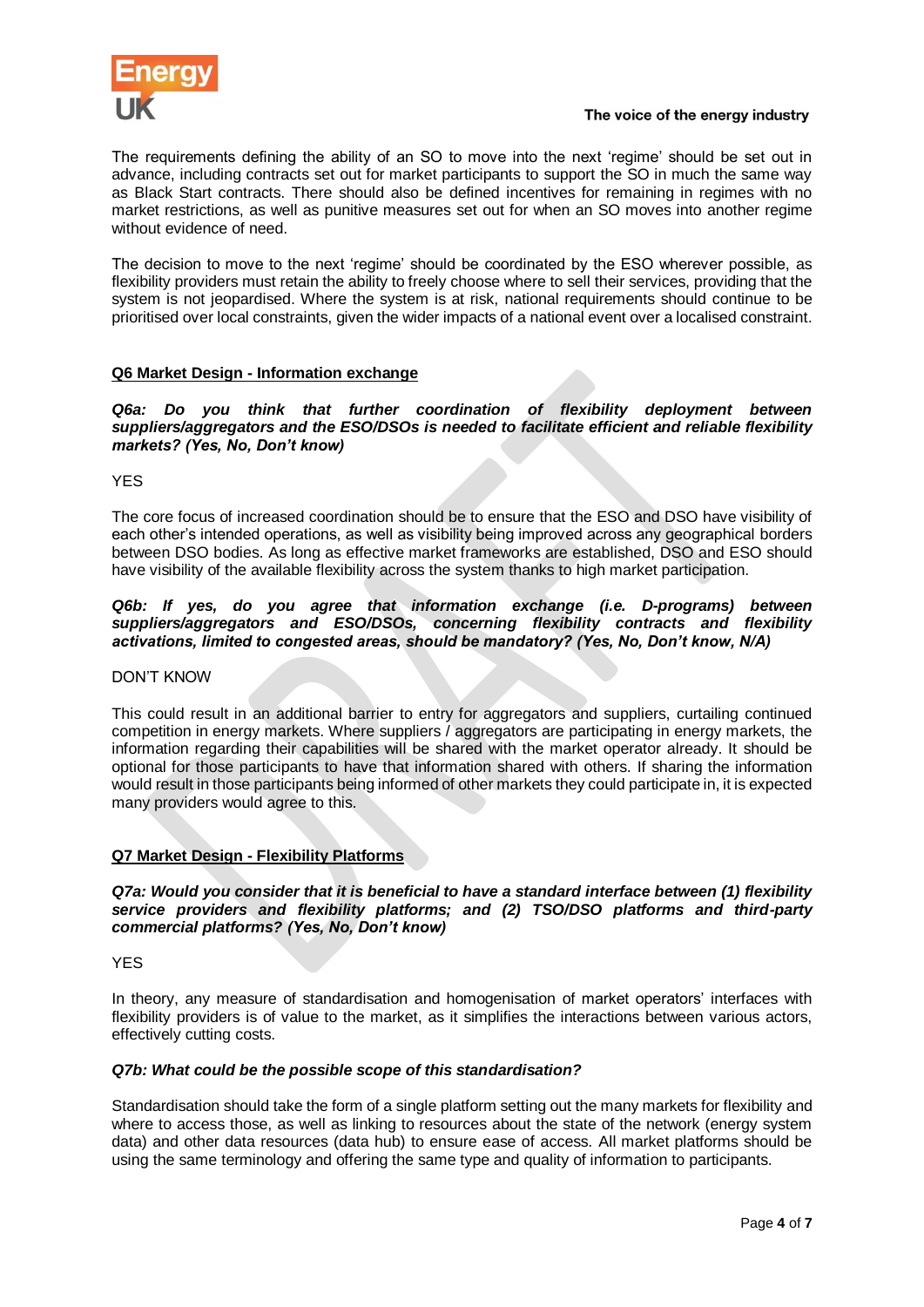

#### **Q8 DSO Flexibility Transactions - DSO flexibility procurement**

*Q8: Do you agree with USEF's recommendation to allow free bids in a DSO congestion management product, even when DSOs requirements are met by the existing availability contracts? (Yes, No, Don't know)*

#### YES

Enabling markets to be established closer to the time of need will give flexibility providers the ability to bid in based on near-term availability, where they may not have been able to bid in for a long-term contract based on uncertainty of availability. In such a scenario, there would also need to be continued long-term availability contracts establishing a reserve of procured flexible resource to be used if the daily market does not deliver a solution at lower cost.

The two types of contract would need to be separated out as products with specific definitions of when each would be called upon and under what circumstances each could be used. This would aid in establishing the likelihood of dispatch for the long-term availability provider and be important to establishing an accurate price for providing that service.

Further to this, it is important to ensure that flexibility providers can offer their products across different markets, including intra-day constraint management markets and intra-day ESO markets. These markets will therefore need to be coordinated such that ESO and DSO are frequently updated on new contracts for the provision of flexibility to ensure dispatch of both markets delivers whole electricity systems outcomes.

#### **Q9 DSO Flexibility Transactions - DSO flexibility products & processes**

*Q9a: Do you agree that a common mechanism for all DSOs and the ESO to procure flexibility and interact with the market would be beneficial? (Yes, No, Don't know)* 

**YFS** 

*Q9a Cont. - If yes, would you consider the USEF approach to be suitable for providing this mechanism? (Yes, No, Don't know, N/A)* 

#### **YFS**

*Q9b: If you agree with that consistent processes and standardisation would be beneficial, which elements of the flexibility transactions processes and interactions should be standardised?*

#### YES

Processes and interactions should be standardised wherever possible to deliver simplicity and ease of access to markets. Standardised terms and conditions, tender timescales (e.g. auction times and contract length), standard terminology, communication systems and standard definitions of services being tendered for should all be delivered across all SO actors.

#### *Q9c: Do you consider it beneficial for GB processes to align with European processes for DSO flexibility mechanisms? (Yes, No, Don't know)*

YES

It is vital that the UK system be reflective of the European processes for DSO flexibility mechanisms. While Brexit allows the UK the ability to go beyond our European counterparts in developing mechanisms and ambition beyond that set at a European level, we should avoid deviation from the broad direction of travel wherever possible.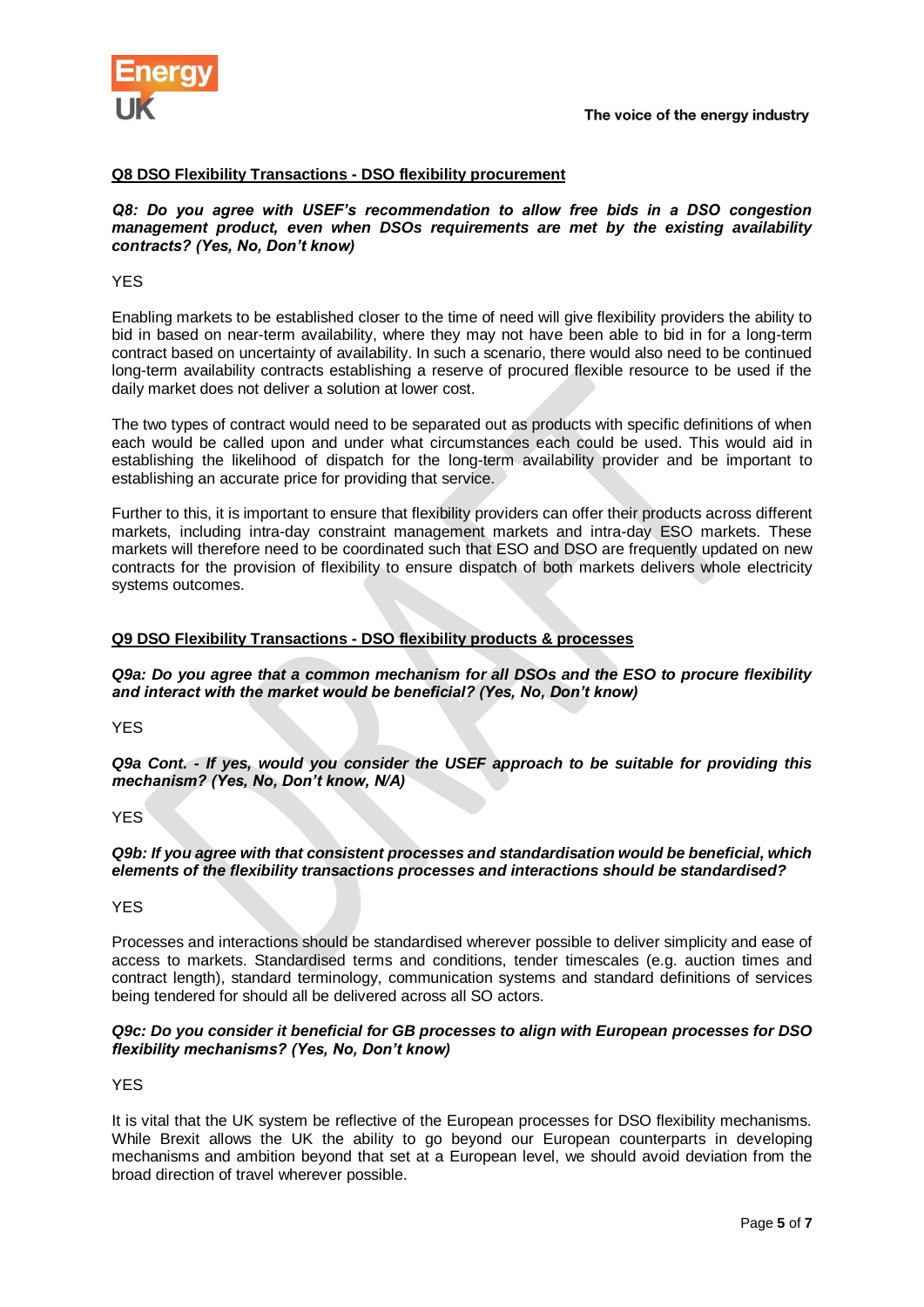

### **Q10 Market access requirements - Aggregator implementation models**

*Q10a: Do you consider that aggregators should have balance responsibility for the flexibility they operate in all flexibility markets and products? (Yes, No, Don't know) If not, which products may deviate from this principle?* 

YES

#### *Q10b: Do you agree that the open supply position of the supplier should be corrected through defined mechanisms? (Yes, No, Don't know)*

#### DON'T KNOW

Current arrangements (e.g. P344 'Project TERRE implementation into GB market') assume that risks and costs associated with the supplier's open supply position can be addressed through the contractual relationship between the customer and the supplier. As Project TERRE and Balancing Mechanism Wider Access have not been fully implemented yet, it may be early to suggest a change. However, should it become evident that the contractual relationship route is not fit for purpose, then more codified requirements may need to be developed to ensure suppliers are not held fiscally responsible for the actions of a third party and vice-versa.

### **Q11 Market access requirements - Re-dispatch responsibility**

#### *Q11: Who should be responsible for the re-dispatch in a DSO congestion management product? Please select among the options a, b, c, d, e, none of the above. Please provide the basis for your answer.*

#### C (ESO performs)

DSO actors may need to hold some autonomy over constraint management and balancing in their system area, but national coordination of balancing should continue to take priority over local autonomy given the potential impacts of national events compared to local ones. Cumulative re-dispatch by the ESO could not only deliver lower cost whole system operation, but reduce the amount of potential conflicts in system operations. If each DSO actor is performing two actions instead of one, the administrative burden of coordination becomes higher and the potential for a DSO action to impact other areas of the network increases.

This becomes further complicated if GB develops multiple DSO bodies each performing multiple actions each time a local constraint arises. If the initial action causes an issue outside of the DSO actor's geographical area, they may not have visibility of the true impacts on the wider system and their redispatch action may worsen the situation. Industry confidence in the secure operation of the network would be improved by knowing the ESO is responsible for coordinating a single response to unintended consequences.

### **Q12 Market access requirements - Flexibility value stacking**

*Q12a: Do you agree that dynamic pooling in flexibility services should be supported? (Yes, No, Don't know)*

YES

*Q12b: If yes, please indicate products and services where dynamic pooling should be possible? (I.e. balancing, congestion management, wholesale, capacity market)*